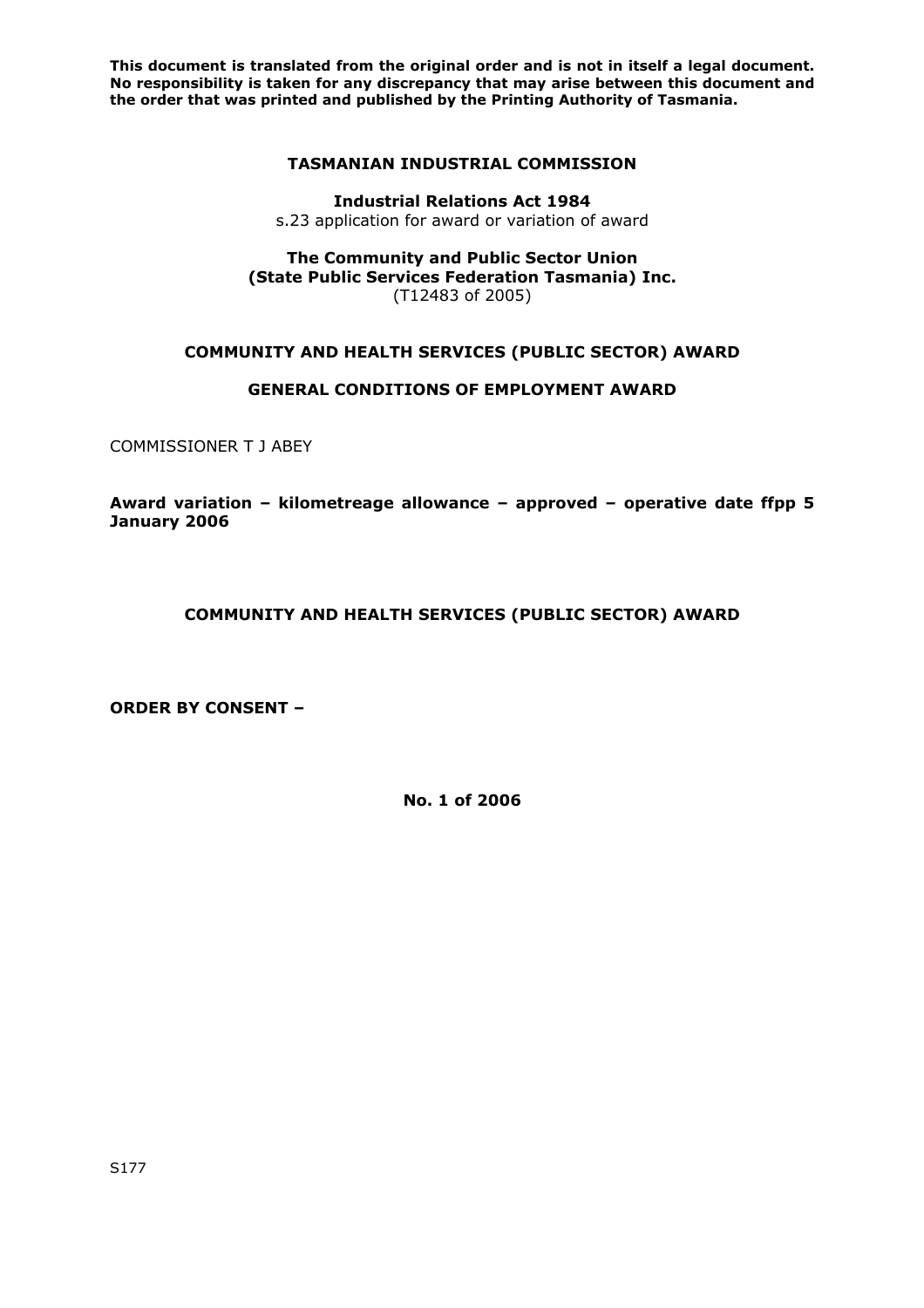AMEND THE **COMMUNITY AND HEALTH SERVICES (PUBLIC SECTOR) AWARD** IN THE FOLLOWING MANNER:

#### **By deleting from Clause 11 – Allowances, subclause (e) – Kilometreage, and inserting in lieu therof the following:**

- "(e) Kilometreage
	- (i) Required User Category

Where an employee is required in writing by the employer to have available on a regular basis a private motor vehicle which the employee will be required to use for official purposes, and the employee agrees in writing to do so an allowance shall be paid for such use in accordance with the following rates:

| Annual Kilometreage Travelled<br>on Duty in a Financial year | Cents per Kilometre          |                              |
|--------------------------------------------------------------|------------------------------|------------------------------|
|                                                              | Rate 1<br>2 litres and above | Rate 2<br>Less than 2 Litres |
| First 10,000 kilometres                                      | 67.80 (100%)                 | 58.31 (86%)                  |
| Any additional kilometres                                    | 35.93 (53%)                  | 31.19 (46%)                  |

**PROVIDED** that where the employer wishes to withdraw the requirement to provide a private motor vehicle then, except where special circumstances exist, at least one year's notice in writing shall be given, and the notice period shall specified to end on 30 June.

(ii) Occasional User Category

Where an employee is not required to provide a private motor vehicle for official use as prescribed in subclause (e) - Kilometreage, paragraph (i) - Required User Category but otherwise receives approval from the employer to use a private motor vehicle for official purposes on a occasional basis, an allowance shall be paid in accordance with the following rates:

| Annual Kilometreage Travelled on<br>Duty in a Financial year | Cents per Kilometre          |                                 |
|--------------------------------------------------------------|------------------------------|---------------------------------|
|                                                              | Rate 3<br>2 litres and above | Rate 4<br>Less than 2<br>Litres |
| First 10,000 kilometres                                      | 45.20 (100%)                 | 38.87 (86%)                     |
| Any additional kilometres                                    | 23.96 (53%)                  | 20.79 (46%)                     |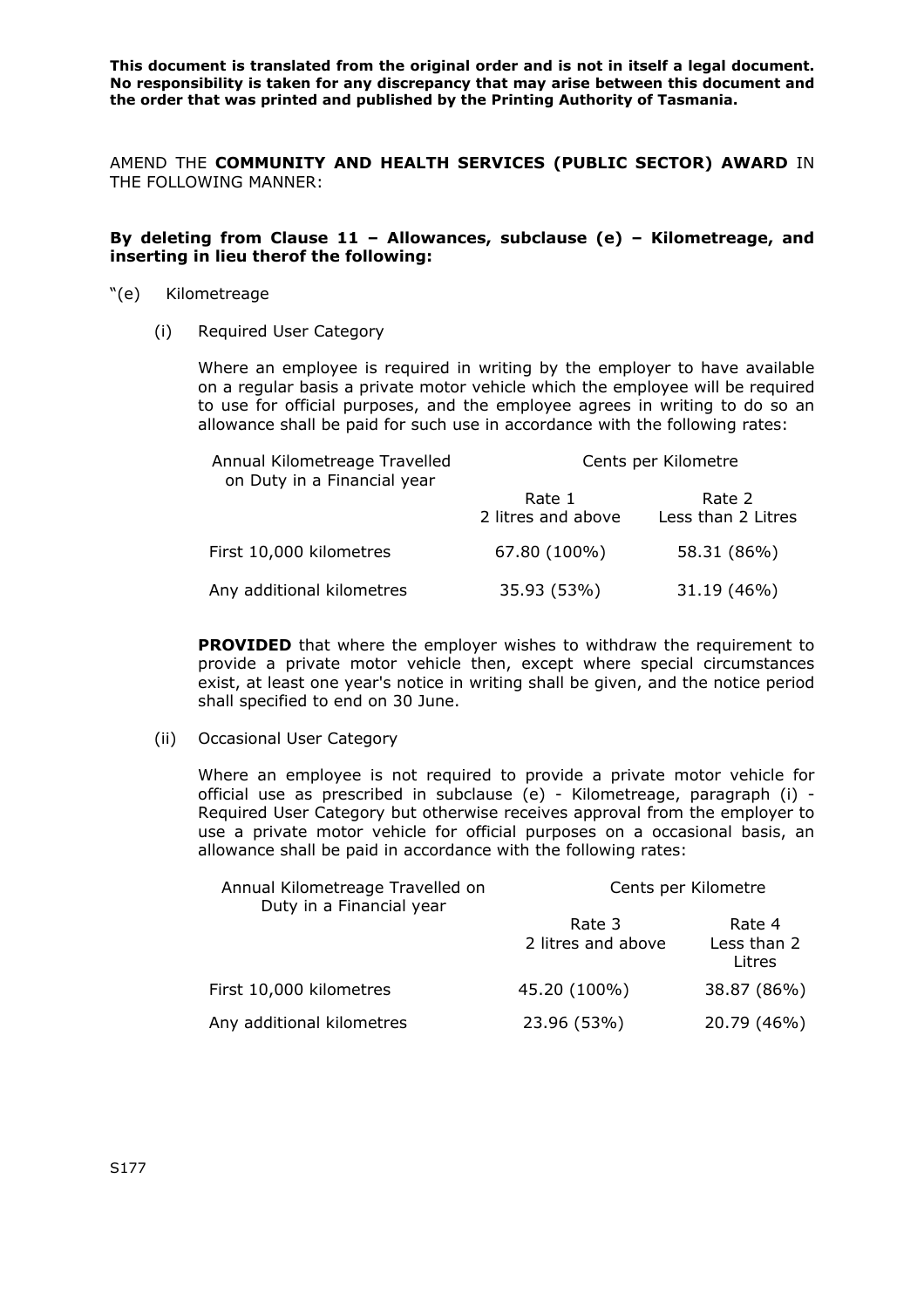(iii) For the purpose of subclause (e) - Kilometreage, paragraphs (i) - Required User Category and (ii) - Occasional User Category, the rates specified therein shall apply as follows:

RATES 1 and 3 Apply to motor vehicles generally recognised as having an engine capacity of 2:0 litres or more and include rotary engines.

RATES 2 and 4 Apply to motor vehicles generally recognised as having an engine capacity of less than 2:0 litres.

(iv) The rates specified in subclause (e) - Kilometreage, paragraph (i) - Required User Category and (ii) - Occasional User Category, shall not be varied as a consequence of National Wage Case decisions. The rates shall be varied upon application subsequent to 30 March and 30 September of each year after the Hobart Transportation, Private Motoring subgroup, Consumer Price Index Numbers for the quarters ending 30 March and 30 September respectively, become available. The Rate 1 and Rate 3 variations for the first 10,000 kilometres travelled shall be calculated in accordance with the formula specified in decision T.33 of 1985 dated 13 June 1985.

Variations to the other rates specified in the tables in subclause (e) - Kilometreage, paragraphs (i) - Required User Category and (ii) - Occasional User Category, shall be calculated by applying the percentage shown in brackets to the relevant first 10,000 kilometres rate (as varied) shown as 100 per cent.

- (v) An employee shall not receive an allowance for kilometres travelled in excess of 16,000 kilometres in any one financial year unless authorised by the employer concerned on the recommendation of the Head of Agency, to travel a greater distance in that year.
- (vi) In addition the following allowances shall be paid to employees:
	- (1) Where stationed in Category R as provided in subclause (b) District Allowances, paragraph (ii), subparagraph (1) of this clause, \$24.70 per month plus \$9.90 per 1,600 kms travelled on duty.
	- (2) Where stationed in Category B as provided in subclause (b) District Allowance, paragraph (ii), subparagraph (2) of this clause, \$16.40 per month plus \$9.90 per 1,600 kms travelled on duty.
	- (3) Where authorised to use a utility, four-wheel drive motor vehicle or any other special type of motor vehicle approved by the employer concerned - \$9.90 per month.
	- (4) Where authorised to use a trailer attached to the motor vehicle 2.97 cents for each kilometre travelled on duty with the trailer attached.
	- (5) Where authorised to use a motor vehicle on work involving the regular carrying of heavy equipment - \$9.90 per month.